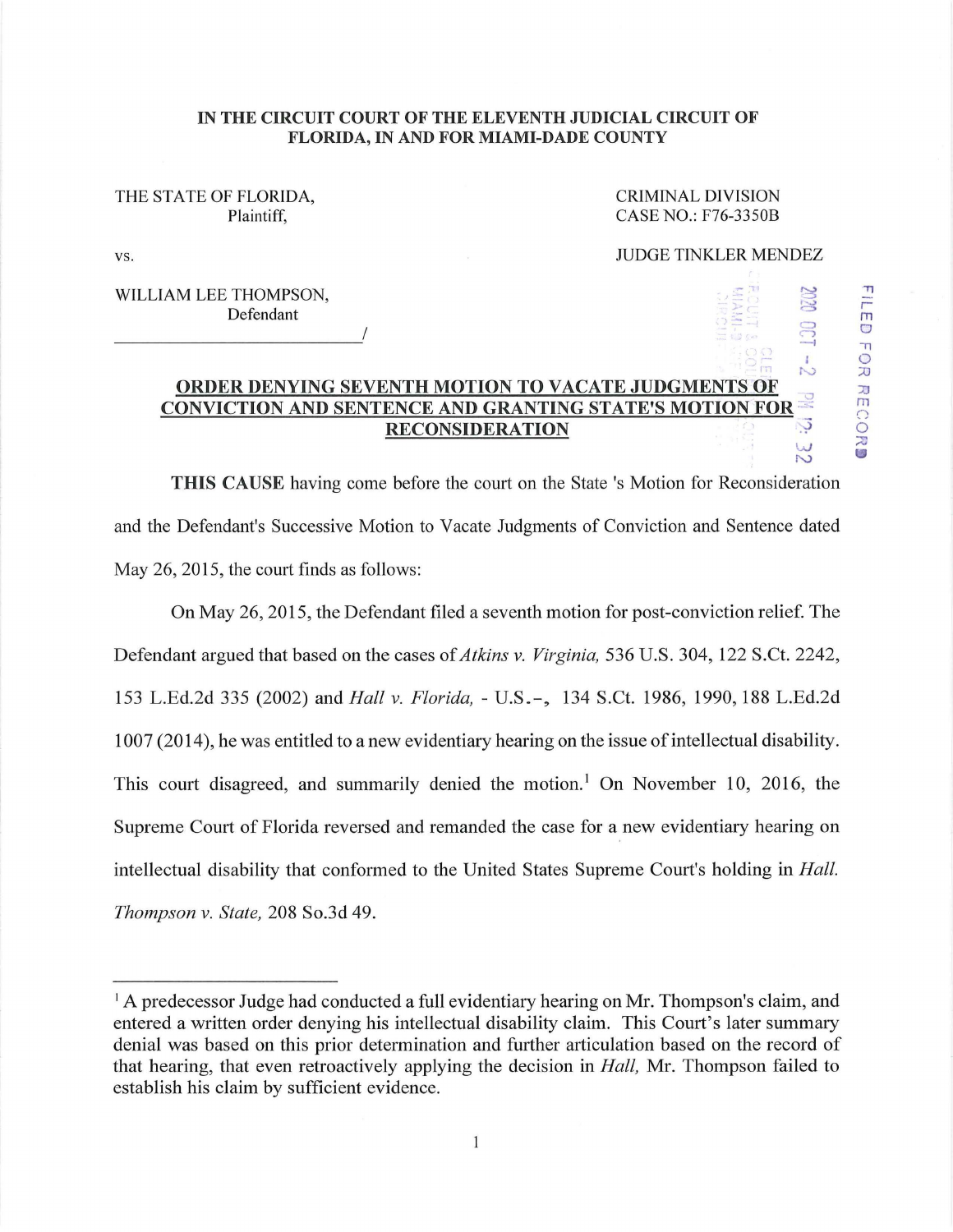Since remand, this court has been trying to conduct the evidentiary hearing. In this time, counsel for the Defendant, Mr. Thompson, filed various pleadings and other claims with the Supreme Court of Florida, both related and unrelated to his intellectual disability claims. First, Defendant filed SC17-2127 on December 6, 2017, seeking emergency review of a nonfinal order. That case was voluntarily dismissed two days later. Then, Defendant filed SC18-1435 where he appealed the denial of his *Hurst* motion. The Supreme Court of Florida affirmed.

Defendant also filed a Petition for Writ of Prohibition in Case number SC 18-1395 seeking to preclude the State's expert from testing the Defendant unless they were permitted to video the interview/testing. The Supreme Court of Florida issued a stay of lower court proceedings on August 27, 2018. On November 28, 2018, the Supreme Court of Florida denied the writ finding that this Court did not depart form the essential requirements of law in denying the Defense request. The Defendant filed a motion for rehearing, which was denied. The Supreme Court of Florida then granted a motion for clarification which allowed the defense expert the opportunity to watch and listen to the evaluation of the Defendant from another room. As the parties engaged in scheduling the evaluation, this court then tentatively scheduled the hearing for January 2019. Unfortunately, Defense counsel had an unforeseen family illness, and, in deference to defense counsel, the hearing was not held as scheduled, but deferred to a later time to allow defense counsel the opportunity to deal with the personal matter.

Thereafter, the parties worked for several months attempting to schedule the State's expert testing of Mr. Thompson. The parties also worked to schedule the depositions of the other experts listed. The attorneys continued to request additional time to prepare for the new evidentiary hearing.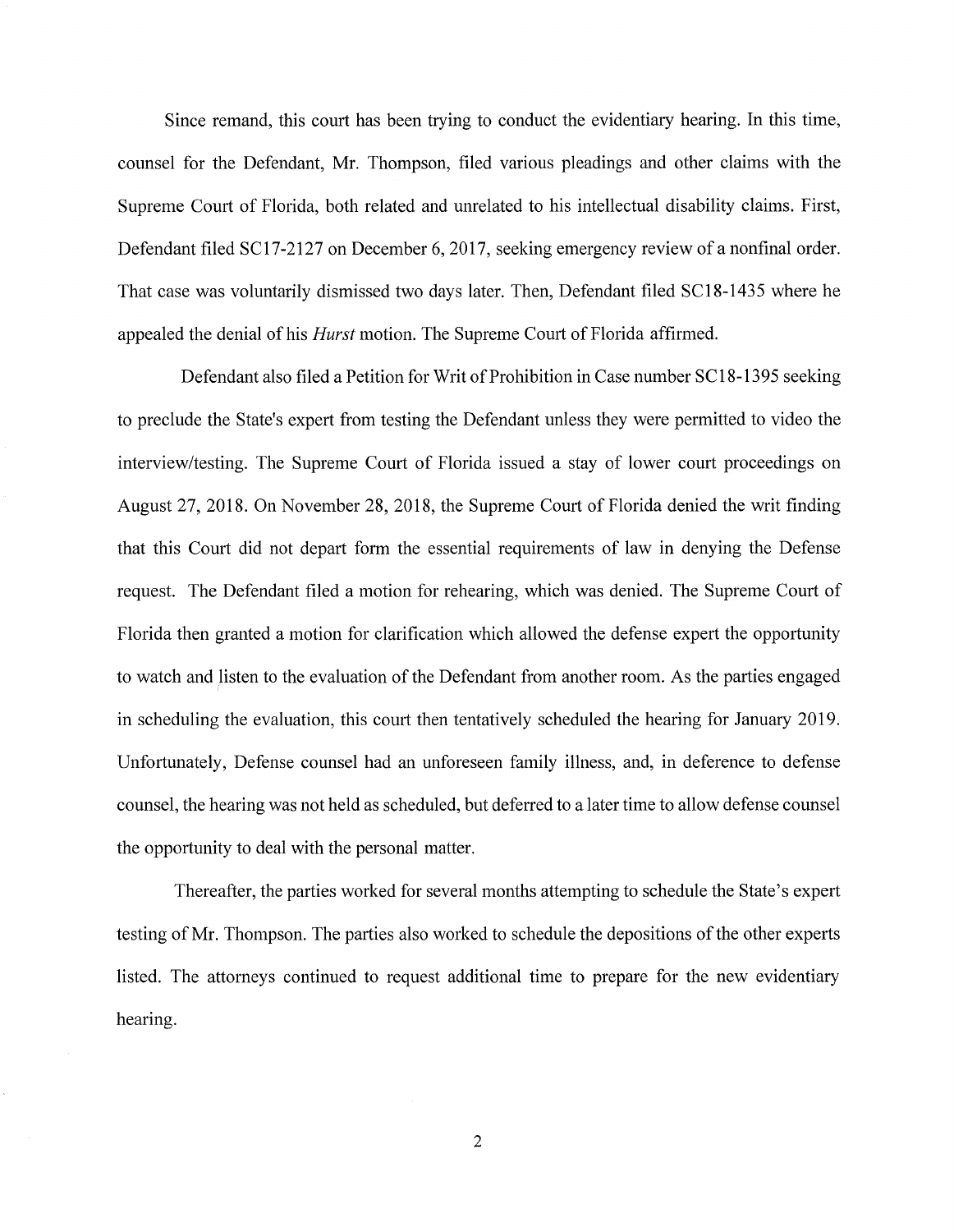Just several months ago, the Supreme Court of Florida decided *State v. Phillips,* 2020 WL

2563476 (Fla. 2020). In *Phillips* the Supreme Court stated:

We cannot escape the conclusion that this Court in *Walls* clearly erred in concluding that *Hall* applies retroactively. We say that based on our review of *Hall,* our state's judicial precedents regarding retroactivity, and the decisions of federal habeas courts concluding that *Hall* does not apply retroactively. Based on its incorrect legal analysis, this Court used *Hall-which* merely created a limited practical effect on the administration of the death penalty in our state-to undermine the finality of numerous criminal judgments. As in *Poole,* "[u]nder these circumstances, it would be unreasonable for us *not* to recede from [Walls] erroneous holdings." *Id at--, at S48.* 

The Supreme Court of Florida then concluded in *Phillips:* "Thus, we conclude that we should not continue to apply the erroneous reasoning of *Walls.* And because *Hall* does not apply retroactively, it does not entitle Phillips to a reconsideration of whether he meets the first prong of the intellectual disability standard."

After the Supreme Court of Florida released the *Phillips* opinion, the State filed a Motion to Reconsider, asking this Court to reconsider the necessity of an evidentiary hearing and to summarily deny the Defendant's Seventh Motion for Postconviction Relief. The Defendant responded to the State's Motion. In the response, the Defense relied upon *Croft v. State,* 295 So.3d 307(Fla 2d DCA 2020) and *Wittemen v. State,* 2020 WL 4909618 (Fla. 2d DCA 2020). These cases are factually distinguishable. The Defense also argued that this court should wait until the Supreme Court of Florida issues an opinion in *State v. Okafor,* SC20-323. Additionally, the Defense argues that *Phillips* is not a change of the law and cannot overrule the U.S. Supreme Court opinion in *Hall.* The Defense is correct about that. *Phillips* overrules *Walls,* which held that *Hall*  was retroactive. Finally, the Defense argues that it would be a manifest injustice to denying Mr. Thompson his opportunity to have a full evidentiary hearing on the issue addressing his claim of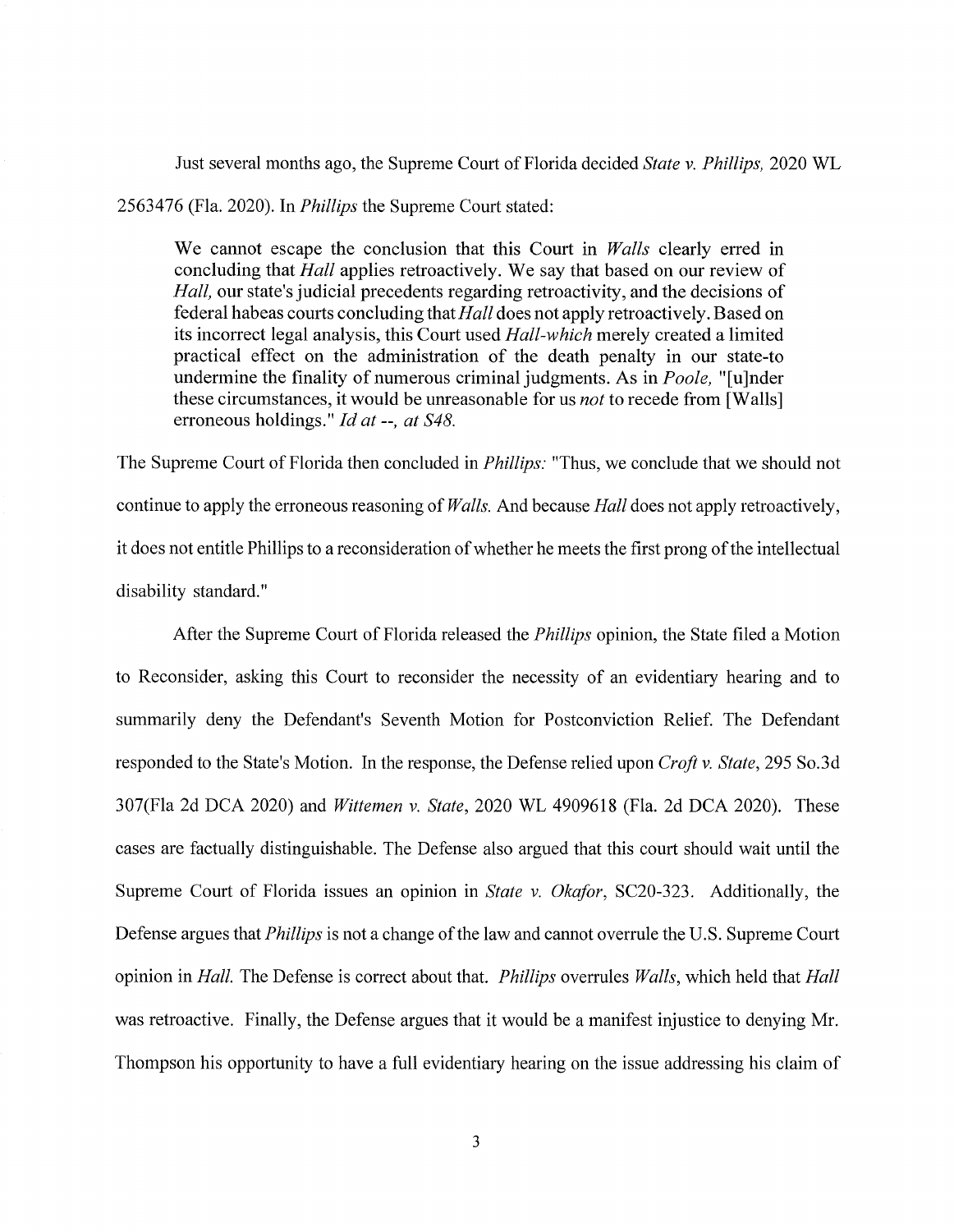intellectual disability to allow a holistic assessment of his claim using appropriate clinical definitions and constitutional standards. In this regard, however, this Court believes that Mr. Thompson has had the full, comprehensive evidentiary review of his claim before a predecessor Judge, and, thereafter, by this Court, who relied on the entire record and transcript of the prior proceeding, heard additional witness testimony and additional argument and assessed Mr. Thompson's intellectual disability claim under the requisite legal and constitutional standard.

This Court has the utmost respect for our Supreme Court of Florida and would not willfully violate a mandate. However, this matter was remanded for an evidentiary hearing based upon the decision in *Walls* that *Hall* was retroactive. As was recently determined, *Walls* is no longer good law. The Supreme Court of Florida reiterated, in *Cave v. State,* 2020 WL 3088799 (Fla. 2020), that *Walls* was **erroneously decided.** The Supreme Court stated that in *Cave* that" ... [C]ave is not entitled to postconviction relief based on his intellectual disability claim. As this Court stated in *Phillips v. State, ... Hall* does not apply retroactively. Accordingly, we affirm the postconviction court's summary denial of Cave's intellectual disability claim."

This change oflaw was also recently reiterated in *Lawrence v. State,* 2020 WL3088793 (Fla. 2020). As the Court found "[I]n 2018, Lawrence filed a second successive postconviction motion claiming that he is intellectually disabled. We conclude that Lawrence's argument lacks merit. As this Court stated in Phillips *v. State,* 45 Fla. L. Weekly S163, Sl65-67, --- So. 3d ----,-------------- ---, 2020 WL 2569713 (Fla. May 21, 2020), *Hall v. Florida,* 572 U.S. 701, 134 S.Ct. 1986, 188 L.Ed.2d 1007 (2014), does not apply retroactively. Therefore, Lawrence is not entitled to relief."

A few weeks ago, on August 13, 2020, the Supreme Court of Florida decided *Freeman v. State,* 2020 WL 4691639. The Court again stated that it has receded from *Walls* and that *Phillips*  is the applicable law.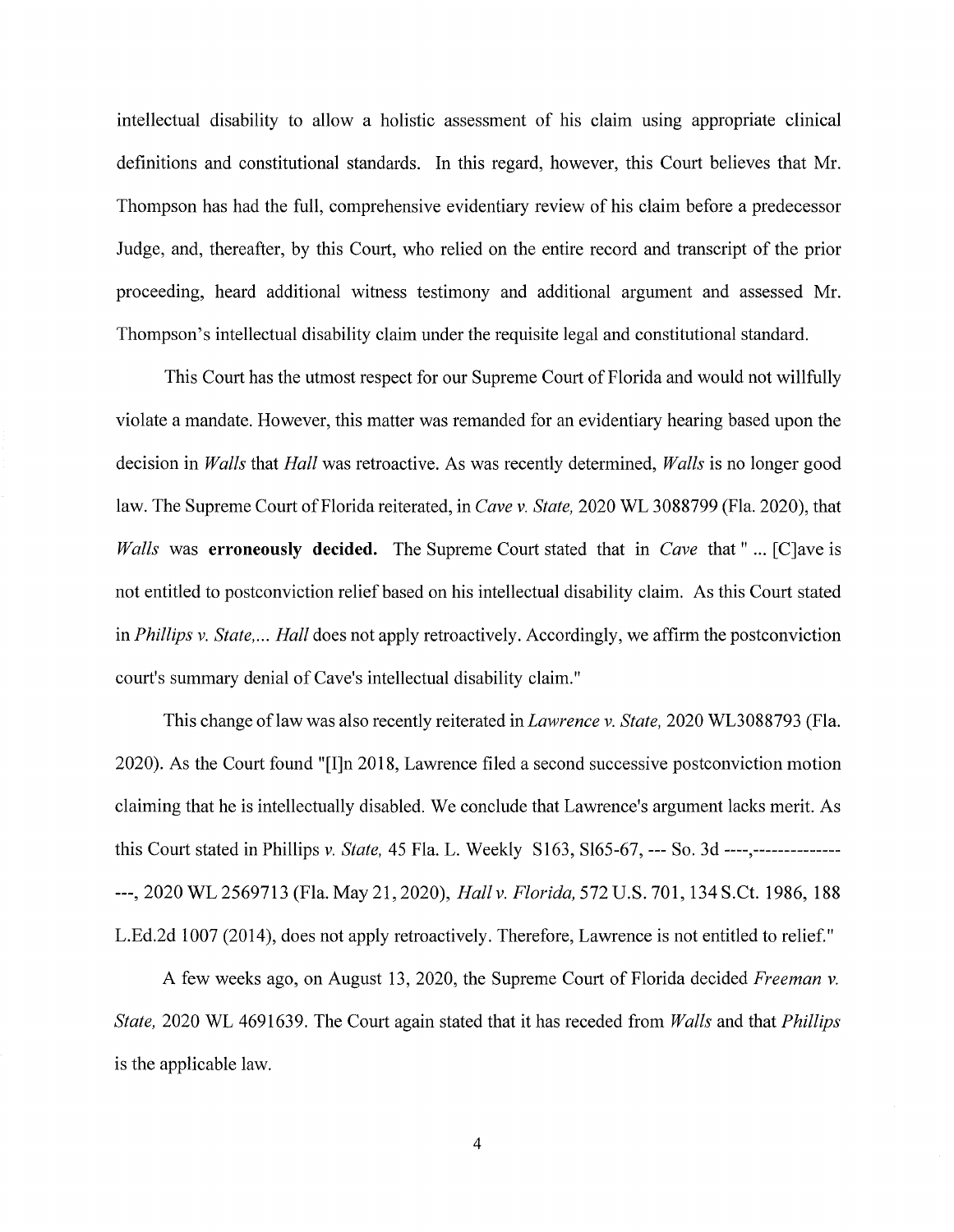This court must follow the current law. Under the current law, Defendant Thompson is not entitled to relief. Again, this Court's finding and order is not to be interpreted as a lack of respect for the November 2016 order entered by the Florida Supreme Court. To the contrary, this Court believes that it is proper to follow the existing law enunciated in *Phillips---* that *Walls* was erroneously decided, and that the *Hall* decision is not to be applied retroactively to intellectually disability claims. If this court has now erroneously interpreted the intent of the Supreme Court of Florida, it will certainly proceed to follow the Court's directive following any appeal of this order. <sup>2</sup> In the alternative, should *Okafor* be decided while the appeal in this matter is pending, and if the Florida Supreme Court holds that that the trial court cannot ignore a mandate, the parties could also file a motion to relinquish jurisdiction and this court would proceed to conduct another evidentiary hearing on Mr. Thompson's intellectual disability claim.

 $<sup>2</sup>$  Again, Defendant Thompson had a full and complete evidentiary hearing. He presented evidence</sup> on all three prongs. See Judge Scola's order attached as an exhibit to the State's Motion for Reconsideration. The Florida Supreme Court agreed. *Thompson v. State,* 41 So.3d 219 (Fla. 2010).